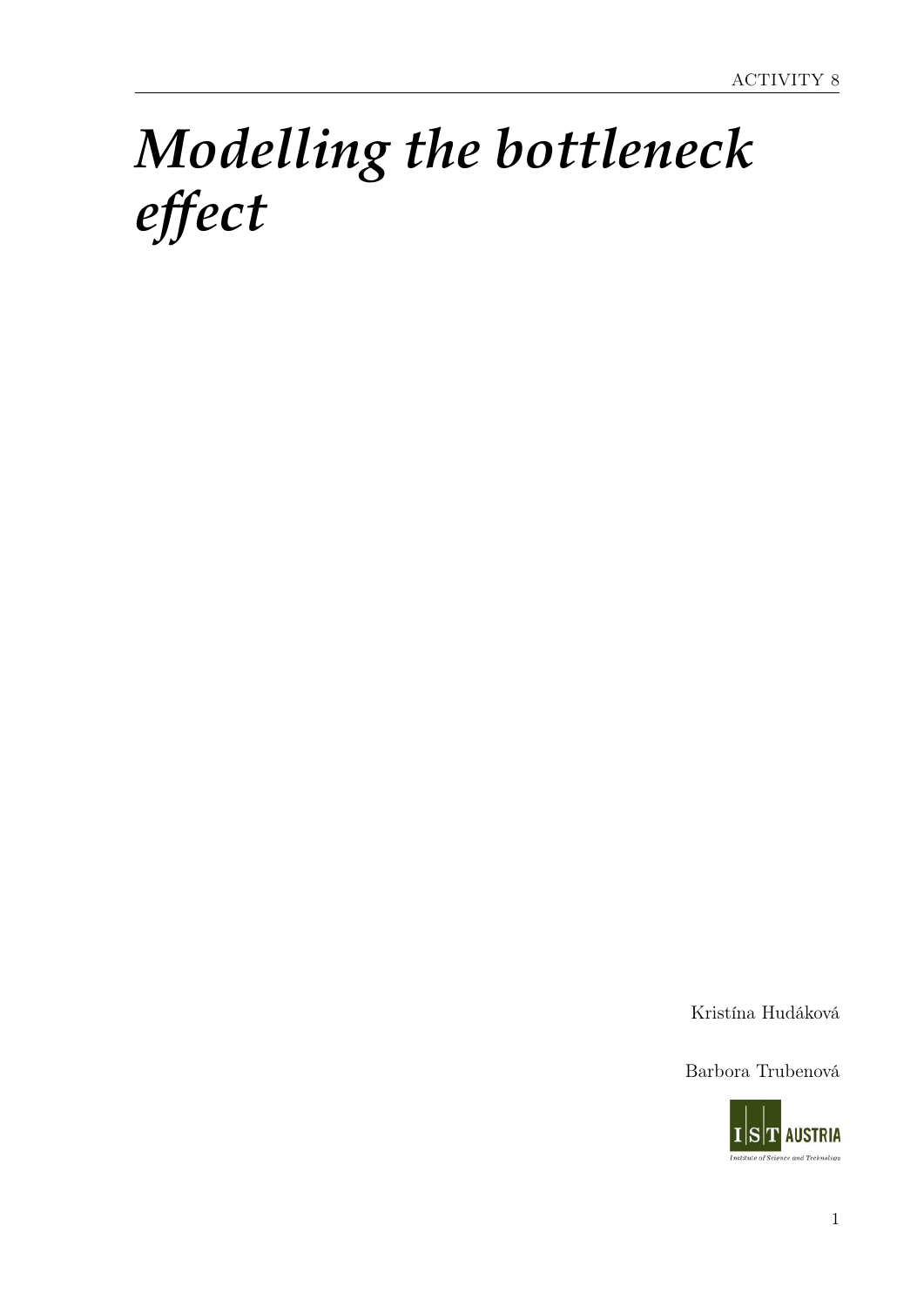## 8 Modelling the bottleneck effect

In this short activity students model the bottleneck effect using plastic bottles and jelly beans of different colors. Originally, there is a diverse, colorful population of jelly beans "living" inside the bottle. However, only a small number of them manage to pass through the neck of the bottle, as the bottle is shaken and turned upside-down. The individuals that managed to leave the bottle are then simulated to reproduce. Several groups of students model the bottleneck with the same initial population and observe the results after the simulated reproduction of the surviving individuals took place.

### 8.1 Aims

- To introduce genetic drift as one of the mechanisms of evolution.
- To explore the effects of a bottleneck on a sample population.
- To explain how human activities may lead to a bottleneck in wildlife populations and thus affect the chances of survival of the affected population.
- To understand the impact of genetic bottlenecks in conservation biology.

### 8.2 Structure

- Students run the simulation in pairs or small groups of up to four students (15 min).
- Entire classroom discussion  $(15 \text{ min})$ .

### 8.3 Materials

- Jelly beans of at least four different colors (50 for each pair or small group)
- Blank sheet of paper
- Bottle (0,5 liter, transparent, plastic mineral water bottle with a thin neck)
- Colored pencils or markers of the same colors as the jelly beans

The teacher should ensure that the jelly beans are large enough to get a bit stuck in the neck of the bottle, and that only a small number of them are able to fall out of the bottle when the bottle is turned upside-down.

### 8.4 Procedure

- 1. The teacher prepares the initial populations for each student group and distributes them in bottles to the student groups. The initial populations should be identical for all student groups: They should contain the same number of jelly beans of each color.
- 2. Students record the number of each color of jelly beans in their population.
- 3. The teacher tells the students a short story about their populations being hit suddenly by an environmental disaster or human activity (forest fire, flood, hurricane, humans building a highway etc.) which only a small number of individuals have survived. The students model this situation by shaking their bottles and turning them upside-down, allowing a small number of jelly beans pass through the thin neck of the bottle. The jelly beans that manage to leave the bottle represent those individuals that have survived the disaster.
- 4. Students record the number of surviving individuals and their colors in a data table.
- 5. Once the disaster is over, the surviving individuals can start to reproduce. The students model reproduction by drawing first the survivors (they should be careful to use the same number as the jelly beans), and then by drawing an exact copy of each of them to model the first generation of offspring.